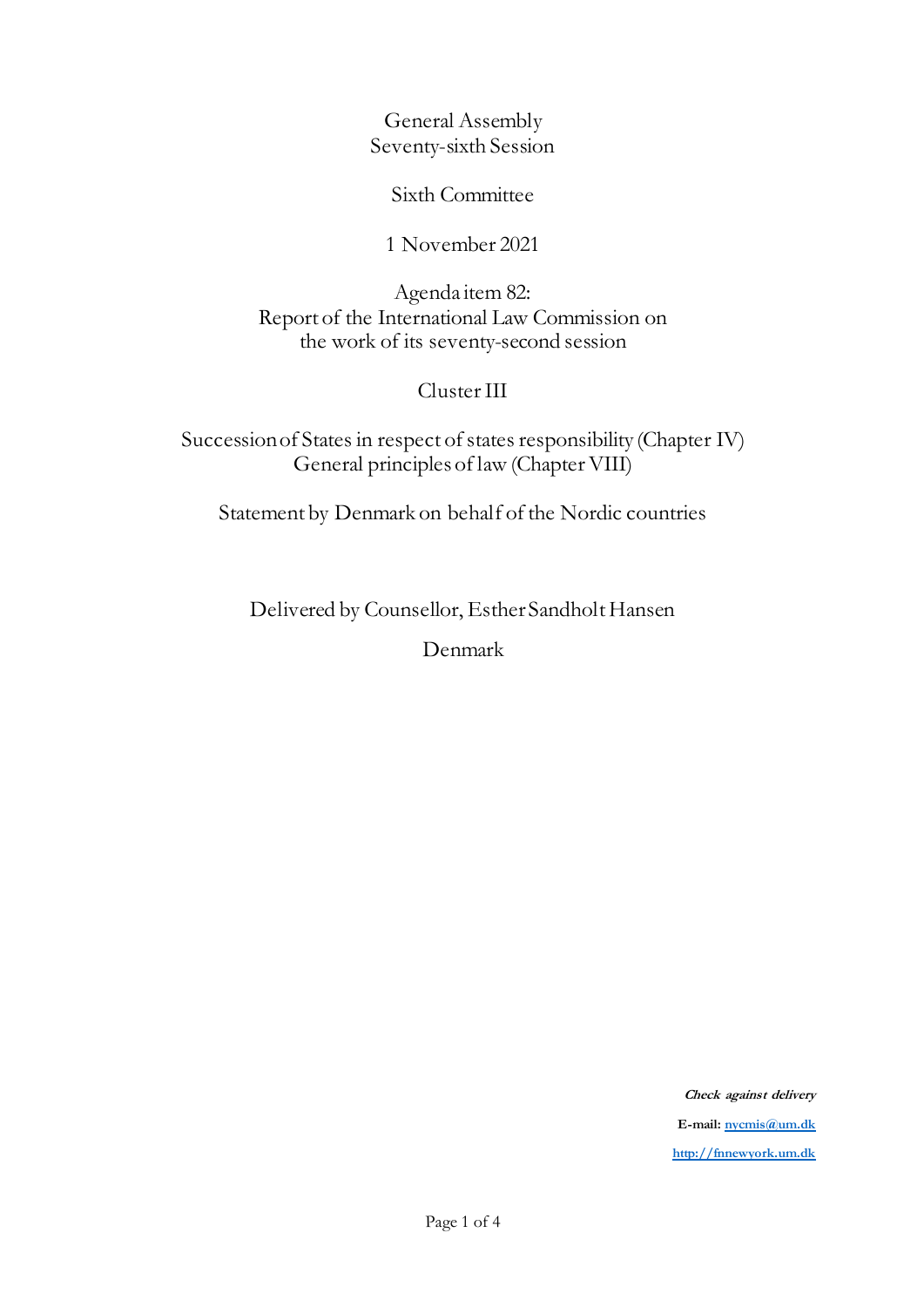Mme./Mr. Chair,

At the outset, I would like to thank the International Law Commission for their report.

I have the honor to deliver this statement on behalf of Iceland, Finland, Norway, Sweden - and my own country - Denmark.

-///-

Mme./Mr. Chair,

Regarding the topic of **Succession of States in respect of states responsibility**, the Nordic countries would like to thank the Special Rapporteur Pavel Šturma for his interesting and well-researched fourth report on Succession of States in respect of State responsibility. This report provides us again with valuable insights into the challenging intersection of law on State succession and law on State responsibility. We are truly pleased with the thorough consideration the Special Rapporteur continues to give to the comments of States in his reports.

First, looking at the fourth report, we note that the Special Rapporteur has reverted to some general aspects of the topic. The Special Rapporteur takes time to explain and finetune his methodical starting points, which we find useful as it builds the foundation for the whole work. We tend to agree with the general approach presented in Part One, I. B. paragraphs 23-33 of the report.

In his report, the Special Rapporteur has proposed five new draft articles that pertain to the impact of succession of States on forms of responsibility, draft articles 7 *bis* (*Composite acts*), 16 (*Restitution*), 17 (*Compensation*), 18 (*Satisfaction*) and 19 (*Assurances and guarantees of non-repetition*).

Regarding the new proposals we would like to comment on the proposed article 7 *bis* (*Composite acts*) that complements article 7 (*Continuing acts*). We see draft article 7 *bis* as a particularly necessary component of these draft articles, not least because some of the most serious internationally wrongful acts are characterized by their composite character. We note the discussion in the Commission about the need for further clarity regarding this draft article, especially concerning the scope of paragraphs 1 and 2.

We note that relating to this proposal questions had arisen in the Commission about the responsibility of the predecessor State when it continued to exist, and whether it was necessary to discuss shared responsibility. These questions, we believe, will probably get their answers when the work on this topic progresses further and that draft article 7 bis should be fine-tuned in light thereof. Like some members of the Commission pointed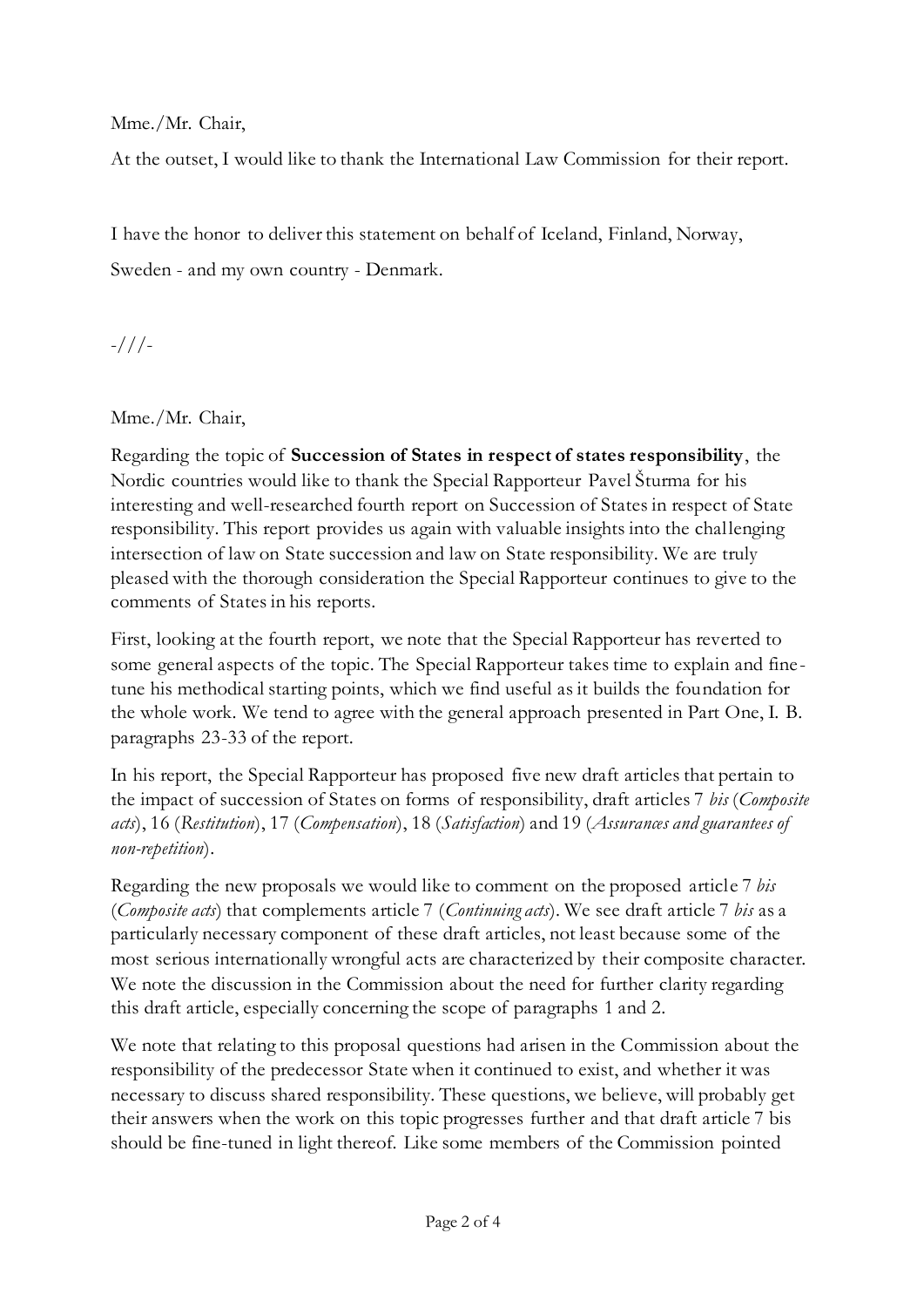out, we also think that the work of the Institute of International Law regarding continuing and composite acts would seem to provide particularly useful guidance in this regard.

With regard to the future program of work, we are pleased to note that the Special Rapporteur intends to focus his next report on the legal problems arising in situations where there are several successor States, both as injured States and as responsible States. In this context, he also envisages addressing shared responsibility, which is a challenging and important issue.

Turning now to the draft articles that were provisionally adopted with commentaries during this session, that is, draft articles 7 (*Acts having a continuing character*), 8 (*Attribution of conduct of an insurrectional or other movement)* and 9 (*Cases of succession of States when the predecessor State continues to exist*). These draft articles, as we have stated before, appear firmly aligned with the 2001 articles on responsibility of States for internationally wrongful acts, which are, to a large extent, considered to be customary international law. It is thus predominantly a matter of applying existing law to the particular circumstance of succession of States.

We have followed the discussion in the Commission on the 'may request' formulation in draft articles 16, 17 and 19 regarding restitution and compensation in cases of succession. In the first paragraph of the provisionally adopted draft article 9 the Commission settled with an entitlement of the injured State 'to invoke the responsibility of the predecessor State'. The Nordic countries have a slight preference for the 'entitlement to invoke responsibility' formulation throughout as it seems to be a more normative and precise expression.

Regarding the final outcome of the topic of Succession of States in respect of State responsibility, we agree with the Commission that the most suitable option could be decided later. In any event, the form of the outcome is not of major importance for us, what counts is a well-drafted and balanced set of provisions that will be useful in practice. At this point, draft articles, as a form are, of course, consistent with the earlier work of the Commission on State responsibility and State Succession.

Finally, as has been said before, State succession is a rare occurrence and the availability of State practice is limited. Therefore, we encourage the Commission to continue to follow a prudent approach and take the time that is needed for a high quality outcome. The Nordic countries are looking forward to the continuing collaboration with the Commission on this topic.

## Mme./Mr. Chair,

Turning now to the topic of **General principles of law**, the Nordic countries would like to thank the Special Rapporteur Mr. Marcelo Vázquez-Bermúdez for his second report on this issue. His well-researched and well-structured work provides a solid foundation for this interesting topic that complements the Commission's earlier work on the principal sources of international law.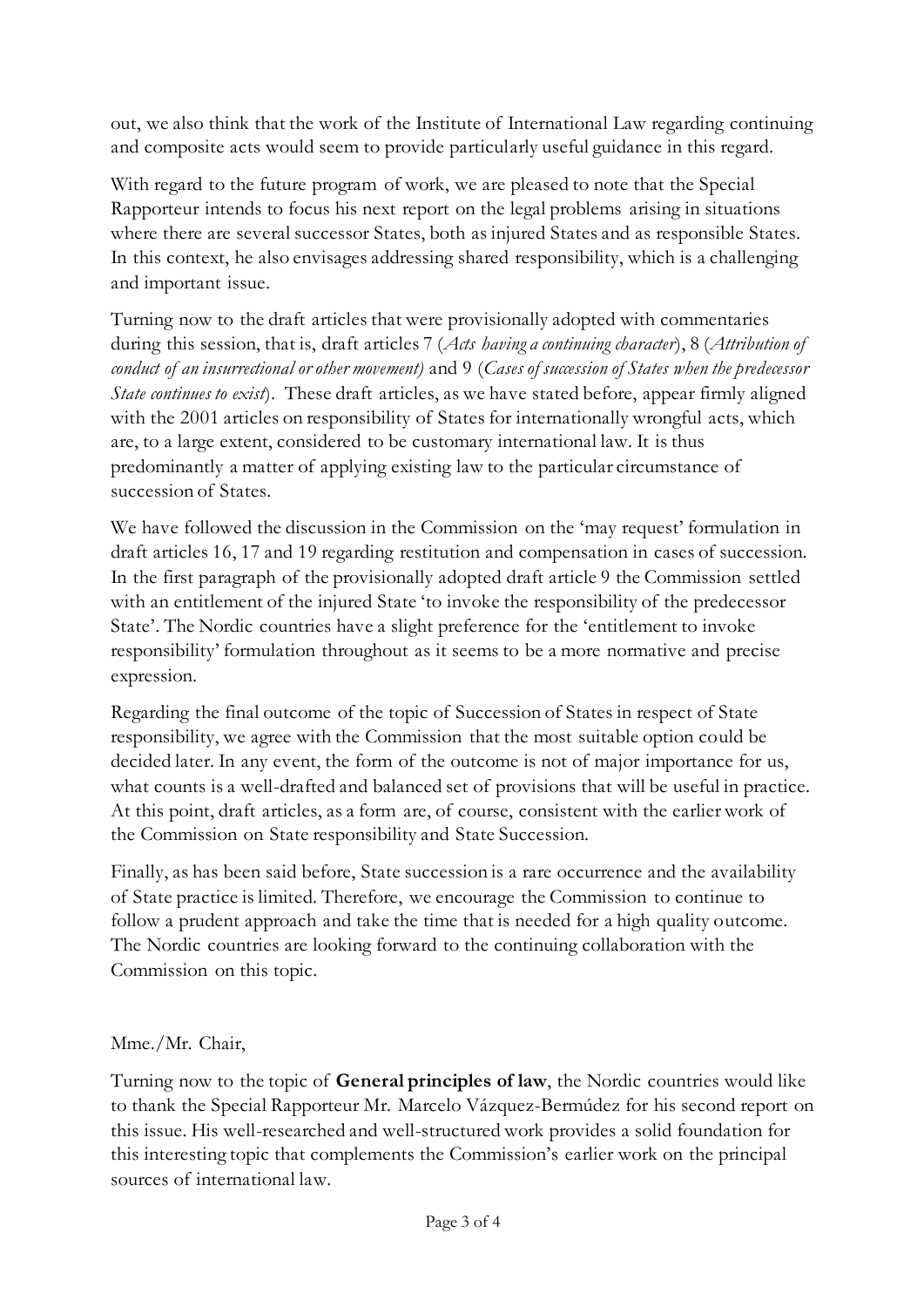Overall, the Nordic countries subscribe to the general approach and preliminary conclusions of the Special Rapporteur. We would like to recall our previous statement on this topic that a cautious approach is warranted given the many sensitivities at play coupled with the cross-cutting nature of this issue.

During this session the Commission provisionally adopted draft conclusions 1, 2 and 4 with commentaries and took note of draft conclusion 5. We welcome this progress in the work of the Commission on this topic.

Turning to the report, the Nordic countries would like to note the following points:

First, we commend the Special Rapporteur's broad survey of relevant State practice, jurisprudence and teachings. It is imperative that the report is sufficiently anchored in the most relevant sources of international law.

Second, while article 38(1)c of the Statute of the International Court of Justice provides an obvious starting point, it does contain the unfortunate reference to recognition by "civilized nations". The Nordic countries should like to reiterate that is an anachronistic and inappropriate term and should not be incorporated into the Commission's conclusions. We are amenable to the proposed wording "community of nations" in draft conclusion 2 but would prefer "international community of States" as it seems clearer and more in line with standard terminology.

Third, while there is no doubt that the category of general principles of law constitute a primary source of international law, alongside treaties and customary international law, general principles of law usually play a subsidiary role, mainly as a means of interpretation, filling gaps or avoiding situations of non liquet. The ICJ has only rarely referred explicitly to principles of international law and, primarily, in the context of procedural obligations rather than substantive law obligations. The criteria for identifying general principles of law must thus be sufficiently strict to avoid exaggerating the legal significance of this particular source of law in relation to the other primary sources of international law.

The Nordic countries agree with the two-step approach to the identification of general principles derived from national legal systems, enshrined in draft conclusion 4, 5 and 6. We note the importance of the second criterion in draft conclusion 4, namely that the principle derived from national legal systems must be transposable to the international level.

Fourth, we agree that general principles of law can emanate also from the international legal system, as highlighted by draft conclusion 7. Delineating such principles from customary international law will require careful consideration and rigorous analysis. We broadly agree with the three approaches to determine the existence and content of a general principle of law formed within the international legal system, as enshrined in draft conclusion 7 a), b) and c). We appreciate the Commission's detailed discussion of this category and welcome the Special Rapporteur's intention to advance this work.

Finally, we support the proposed outcome of this process, namely draft conclusions accompanied by commentaries.